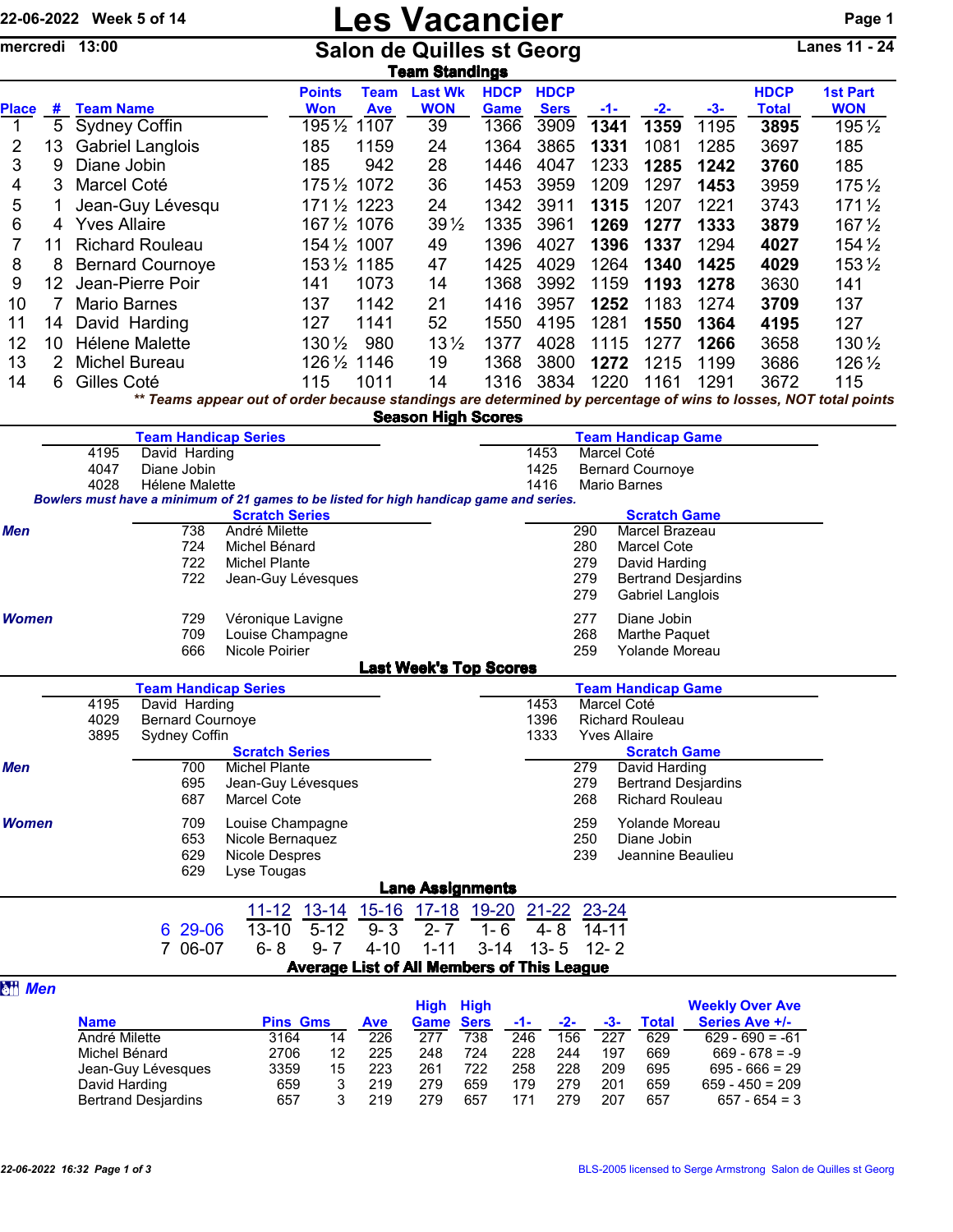| 22-06-2022<br>Week 5 of 14         |                           |                            |                 |                   | <b>Les Vacancier</b> |             |       |       |       | Page 2                 |                   |  |  |  |
|------------------------------------|---------------------------|----------------------------|-----------------|-------------------|----------------------|-------------|-------|-------|-------|------------------------|-------------------|--|--|--|
|                                    |                           | <b>High</b><br><b>High</b> |                 |                   |                      |             |       |       |       | <b>Weekly Over Ave</b> |                   |  |  |  |
|                                    | <b>Name</b>               |                            | <b>Pins Gms</b> |                   | Game                 | <b>Sers</b> | $-1-$ | $-2-$ | $-3-$ | <b>Total</b>           | Series Ave +/-    |  |  |  |
|                                    | <b>Bertrand Paquet</b>    | 2584                       | 12              | <b>Ave</b><br>215 | $\overline{247}$     | 698         | 237   | 197   | 208   | 642                    | $642 - 645 = -3$  |  |  |  |
|                                    | <b>Michel Plante</b>      | 3219                       | 15              | 214               | 259                  | 722         | 223   | 258   | 219   | 700                    | $700 - 627 = 73$  |  |  |  |
|                                    | Gabriel Langlois          | 2573                       | 12              | 214               | 279                  | 683         | 244   | 197   | 204   | 645                    | $645 - 642 = 3$   |  |  |  |
|                                    | Daniel Diraddo            | 3215                       | 15              | 214               | 240                  | 711         | 213   | 181   | 193   | 587                    | $587 - 657 = -70$ |  |  |  |
|                                    | Marcel Cote               | 3194                       | 15              | 212               | 280                  | 720         | 235   | 237   | 215   | 687                    | $687 - 624 = 63$  |  |  |  |
|                                    | Claude Gagnon             | 3164                       | 15              | 210               | 258                  | 658         | 193   | 216   | 249   | 658                    | $658 - 624 = 34$  |  |  |  |
|                                    | <b>Yves Allaire</b>       | 2452                       | 12              | 204               | 258                  | 631         | 211   | 184   | 236   | 631                    | $631 - 606 = 25$  |  |  |  |
|                                    | François Champagne        | 2439                       | 12              | 203               | 255                  | 678         | 191   | 202   | 166   | 559                    | $559 - 624 = -65$ |  |  |  |
|                                    | Daniel Chiasson           | 3007                       | 15              | 200               | 265                  | 696         | 236   | 168   | 170   | 574                    | $574 - 606 = -32$ |  |  |  |
|                                    | <b>Richard Rouleau</b>    | 2998                       | 15              | 199               | 268                  | 632         | 268   | 215   | 144   | 627                    | $627 - 591 = 36$  |  |  |  |
|                                    | <b>Andre Dupuis</b>       | 2989                       | 15              | 199               | 241                  | 669         | 193   | 169   | 236   | 598                    | $598 - 597 = 1$   |  |  |  |
|                                    | Roger Douville            | 2984                       | 15              | 198               | 253                  | 694         | 175   | 173   | 176   | 524                    | $524 - 615 = -91$ |  |  |  |
|                                    | Gaétan Desjardins         | 2978                       | 15              | 198               | 278                  | 664         | 181   | 205   | 225   | 611                    | $611 - 591 = 20$  |  |  |  |
|                                    | <b>Bernard Cournoyer</b>  | 2976                       | 15              | 198               | 246                  | 661         | 197   | 246   | 218   | 661                    | $661 - 576 = 85$  |  |  |  |
|                                    | Yvon Mongeau              | 2971                       | 15              | 198               | 263                  | 649         | 217   | 203   | 229   | 649                    | $649 - 579 = 70$  |  |  |  |
|                                    | <b>Benoit Galipeau</b>    | 2962                       | 15              | 197               | 245                  | 632         | 171   | 196   | 245   | 612                    | $612 - 585 = 27$  |  |  |  |
|                                    | Jean-Claude Cournoyer     | 2920                       | 15              | 194               | 258                  | 660         | 181   | 258   | 195   | 634                    | $634 - 570 = 64$  |  |  |  |
|                                    | Roger Capron              | 2325                       | 12              | 193               | 269                  | 694         | 212   | 214   | 211   | 637                    | $637 - 561 = 76$  |  |  |  |
|                                    | Marcel Brazeau            | 2904                       | 15              | 193               | 290                  | 704         | 206   | 125   | 192   | 523                    | $523 - 594 = -71$ |  |  |  |
|                                    | Majella Jean              | 2892                       | 15              | 192               | 248                  | 658         | 195   | 202   | 176   | 573                    | $573 - 579 = -6$  |  |  |  |
|                                    | Réjean Nadeau             | 2888                       | 15              | 192               | 246                  | 618         | 165   | 199   | 212   | 576                    | $576 - 576 = 0$   |  |  |  |
|                                    | Michel Bureau             | 2886                       | 15              | 192               | 234                  | 619         | 167   | 202   | 148   | 517                    | $517 - 591 = -74$ |  |  |  |
|                                    | Jean-Pierre Poirier       | 2879                       | 15              | 191               | 220                  | 630         | 209   | 208   | 213   | 630                    | $630 - 561 = 69$  |  |  |  |
|                                    | <b>Christian Rheau</b>    | 2845                       | 15              | 189               | 238                  | 628         | 238   | 153   | 237   | 628                    | $628 - 552 = 76$  |  |  |  |
|                                    | <b>Gaston Tougas</b>      | 2844                       | 15              | 189               | 278                  | 653         | 144   | 203   | 239   | 586                    | $586 - 564 = 22$  |  |  |  |
|                                    | Sydney Coffin             | 2829                       | 15              | 188               | 256                  | 686         | 201   | 214   | 172   | 587                    | $587 - 558 = 29$  |  |  |  |
|                                    | Gilles Coté               | 2813                       | 15              | 187               | 248                  | 590         | 158   | 213   | 217   | 588                    | $588 - 555 = 33$  |  |  |  |
|                                    | Gaétan Jobin              | 2766                       | 15              | 184               | 253                  | 596         | 215   | 208   | 173   | 596                    | $596 - 540 = 56$  |  |  |  |
|                                    | <b>Mario Barnes</b>       | 1658                       | 9               | 184               | 205                  | 580         | 178   | 177   | 197   | 552                    | $552 - 552 = 0$   |  |  |  |
|                                    | Raymond Legare            | 2694                       | 15              | 179               | 257                  | 649         | 170   | 152   | 155   | 477                    | $477 - 552 = -75$ |  |  |  |
|                                    | Claude Lachapelle         | 2692                       | 15              | 179               | 236                  | 664         | 231   | 233   | 200   | 664                    | $664 - 507 = 157$ |  |  |  |
|                                    | <b>Richard Dufault</b>    | 2611                       | 15              | 174               | 214                  | 554         | 214   | 167   | 144   | 525                    | $525 - 519 = 6$   |  |  |  |
|                                    | Paul-Andre Marino         | 1022                       | 6               | 170               | 214                  | 532         | 162   | 171   | 157   | 490                    | $490 - 531 = -41$ |  |  |  |
|                                    | Yvon Auclair              | 2481                       | 15              | 165               | 211                  | 542         | 176   | 158   | 208   | 542                    | $542 - 483 = 59$  |  |  |  |
|                                    | <b>Robert Filiatrault</b> | 454                        | 3               | 151               | 173                  | 454         | a151  | a151  | a151  | 453                    | $453 - 453 = 0$   |  |  |  |
|                                    | Philippe Gagnon           | 598                        | 6               | 99                | 126                  | 338         | a99   | a99   | a99   | 297                    | $297 - 297 = 0$   |  |  |  |
| nggar.<br>Tagairtí<br><b>Women</b> |                           |                            |                 |                   |                      |             |       |       |       |                        |                   |  |  |  |
|                                    |                           |                            |                 |                   | <b>Lliah</b>         | Lliak       |       |       |       |                        | Mookhy Over Ave   |  |  |  |

|                         |                 |    |            | <b>High</b> | <b>High</b> |      |       |       |              | <b>Weekly Over Ave</b> |
|-------------------------|-----------------|----|------------|-------------|-------------|------|-------|-------|--------------|------------------------|
| <b>Name</b>             | <b>Pins Gms</b> |    | <b>Ave</b> | Game        | <b>Sers</b> | -1-  | $-2-$ | $-3-$ | <b>Total</b> | Series Ave +/-         |
| Louise Champagne        | 3352            | 15 | 223        | 246         | 709         | 246  | 222   | 241   | 709          | $709 - 660 = 49$       |
| Lyse Tougas             | 629             | 3  | 209        | 234         | 629         | 212  | 234   | 183   | 629          | $629 - 450 = 179$      |
| Nicole Poirier          | 3084            | 15 | 205        | 247         | 666         | 169  | 235   | 196   | 600          | $600 - 621 = -21$      |
| Micheline Archambault   | 2449            | 12 | 204        | 247         | 663         | 166  | 195   | 233   | 594          | $594 - 618 = -24$      |
| Nicole Bernaquez        | 3009            | 15 | 200        | 243         | 653         | 222  | 196   | 235   | 653          | $653 - 588 = 65$       |
| Yolande Moreau          | 2966            | 15 | 197        | 259         | 653         | 259  | 173   | 171   | 603          | $603 - 588 = 15$       |
| Diane Jobin             | 2965            | 15 | 197        | 277         | 646         | 149  | 250   | 237   | 636          | $636 - 582 = 54$       |
| Gisele Beaudet          | 2930            | 15 | 195        | 237         | 616         | 186  | 215   | 183   | 584          | $584 - 585 = -1$       |
| Claire Lefrançois       | 2903            | 15 | 193        | 240         | 619         | 200  | 216   | 193   | 609          | $609 - 573 = 36$       |
| Nicole Despres          | 2873            | 15 | 191        | 242         | 656         | 219  | 184   | 226   | 629          | $629 - 561 = 68$       |
| Jeannine Beaulieu       | 2868            | 15 | 191        | 239         | 610         | 205  | 166   | 239   | 610          | $610 - 564 = 46$       |
| <b>France Gravel</b>    | 2286            | 12 | 190        | 236         | 610         | a190 | a190  | a190  | 570          | $570 - 570 = 0$        |
| Véronique Lavigne       | 2263            | 12 | 188        | 267         | 729         | 194  | 140   | 201   | 535          | $535 - 576 = -41$      |
| Lyne Beaudoin           | 563             | 3  | 187        | 214         | 563         | 174  | 214   | 175   | 563          | $563 - 450 = 113$      |
| <b>Helene Malette</b>   | 2216            | 12 | 184        | 242         | 656         | 164  | 204   | 203   | 571          | $571 - 546 = 25$       |
| Viviane Hébert          | 2762            | 15 | 184        | 246         | 635         | 205  | 194   | 224   | 623          | $623 - 534 = 89$       |
| Lauren Diraddo          | 2753            | 15 | 183        | 244         | 644         | 205  | 137   | 179   | 521          | $521 - 558 = -37$      |
| Denise Coté             | 2147            | 12 | 178        | 254         | 659         | a178 | a178  | a178  | 534          | $534 - 534 = 0$        |
| Marthe Paquet           | 2128            | 12 | 177        | 268         | 605         | 172  | 161   | 178   | 511          | $511 - 537 = -26$      |
| Pierrettte Rouleau      | 2542            | 15 | 169        | 219         | 595         | 183  | 206   | 206   | 595          | $595 - 486 = 109$      |
| <b>MGinette Marois</b>  | 2522            | 15 | 168        | 224         | 575         | 163  | 159   | 224   | 546          | $546 - 492 = 54$       |
| Micheline Tremblay      | 1481            | 9  | 164        | 214         | 547         | a164 | a164  | a164  | 492          | $492 - 492 = 0$        |
| <b>VGinette Vear</b>    | 2468            | 15 | 164        | 232         | 566         | 147  | 187   | 232   | 566          | $566 - 474 = 92$       |
| Denise Champagne        | 2461            | 15 | 164        | 208         | 559         | 185  | 181   | 193   | 559          | $559 - 474 = 85$       |
| Louise Demers           | 1468            | 9  | 163        | 222         | 533         | a163 | a163  | a163  | 489          | $489 - 489 = 0$        |
| <b>Francine Lacasse</b> | 1938            | 12 | 161        | 199         | 522         | 172  | 130   | 169   | 471          | $471 - 489 = -18$      |
| Jacqueline Harnois      | 2402            | 15 | 160        | 197         | 506         | 171  | 138   | 197   | 506          | $506 - 474 = 32$       |
| <b>France Sylvestre</b> | 1919            | 12 | 159        | 200         | 577         | 184  | 138   | 146   | 468          | $468 - 483 = -15$      |